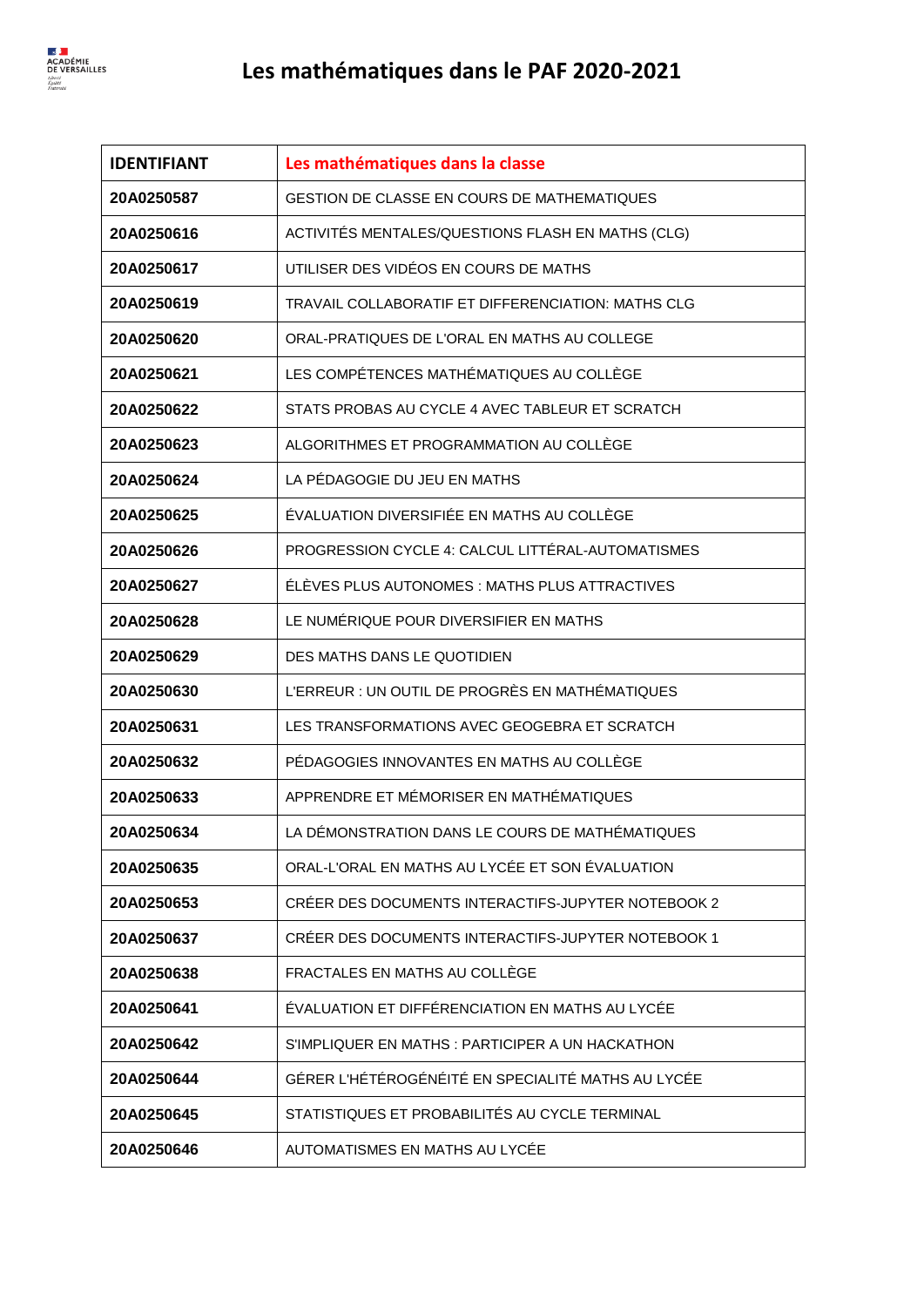| 20A0250648 | ÉCRIRE DES MATHÉMATIQUES AVEC LaTeX                                                                       |
|------------|-----------------------------------------------------------------------------------------------------------|
| 20A0250649 | ALGORITHMIQUE ET PROGRAMMATION PYTHON AU LYCEE 1/2 - NOTIONS<br>DE BASE EN ALGORITHMIQUE ET PROGRAMMATION |
| 20A0250650 | ALGORITHMIQUE ET PROGRAMMATION PYTHON AU LYCEE 2/2 -<br>APPROFONDISSEMENT DES CONNAISSANCES EN PYTHON     |
| 20A0250651 | DIFFÉRENCIER EN ALGO ET PROGRAMMATION AU LYCÉE                                                            |
| 20A0250636 | UTILISER LA PLATEFORME EULER-WIMS EN MATHS-1                                                              |
| 20A0250652 | UTILISER LA PLATEFORME EULER-WIMS EN MATHS - 2                                                            |
| 20A0250654 | LESSON STUDY EN MATHÉMATIQUES                                                                             |
| 20A0250647 | MATHS EN SÉRIE TECHNO AVEC LA RÉFORME DU LYCÉE                                                            |
| 20A0250639 | LE BRIDGE : JEU SÉRIEUX - Niveau 1                                                                        |
| 20A0250640 | LE BRIDGE : JEU SÉRIEUX- NIVEAU 2                                                                         |
| 20A0250618 | RENTRÉE MATHÉMATIQUE                                                                                      |
| 20A0250643 | NLGT-ANIMATION NOUVEAUX PROGRAMMES MATHÉMATIQUES                                                          |
| 20A0250575 | HISTOIRE DES MATHS POUR L'OPTION MATHS EXPERTES                                                           |
| 20A0250576 | HISTOIRE DES MATHEMATIQUES AU LYCEE                                                                       |
| 20A0250577 | <b>ENSEIGNER LES MATHEMATIQUES EN ANGLAIS</b>                                                             |
| 20A0250578 | <b>JOURNEE MATHS MONDE</b>                                                                                |
| 20A0250586 | ACCOMPAGNEMENT DES NOUVEAUX TITULAIRES EN MATHS                                                           |
| 20A0250583 | PROFS DE MATHS CONTRACTUELS DEBUTANTS                                                                     |
| 20A0250582 | PROFS DE MATHS CONTRACTUELS NON DÉBUTANTS                                                                 |
| 20A0250588 | PROFS DE MATHS CONTRACTUELS: ENTRÉE DANS LE METIER                                                        |
| 20A0250593 | ACCOMPAGNEMENT DES LABORATOIRES DE MATHS                                                                  |

| <b>IDENTIFIANT</b> | Les mathématiques et interdisciplinarité          |
|--------------------|---------------------------------------------------|
| 20A0250275         | STMG-ECONOMIE-GESTION & MATHEMATIQUES             |
| 20A0250656         | REGARDS CROISES MATHS-PC : CALCULS ET DEPENDANCES |
| 20A0251796         | L'ASTRONOMIE POUR ENSEIGNER LES SCIENCES          |
| 20A0251726         | ENSEIGNER AVEC LE JEU EN SCIENCES                 |

| <b>IDENTIFIANT</b> | Les mathématiques pour enrichir ses connaissances disciplinaires |
|--------------------|------------------------------------------------------------------|
| 20A0250579         | MASTER DE MATHEMATIQUES ENSEIGNANTS                              |